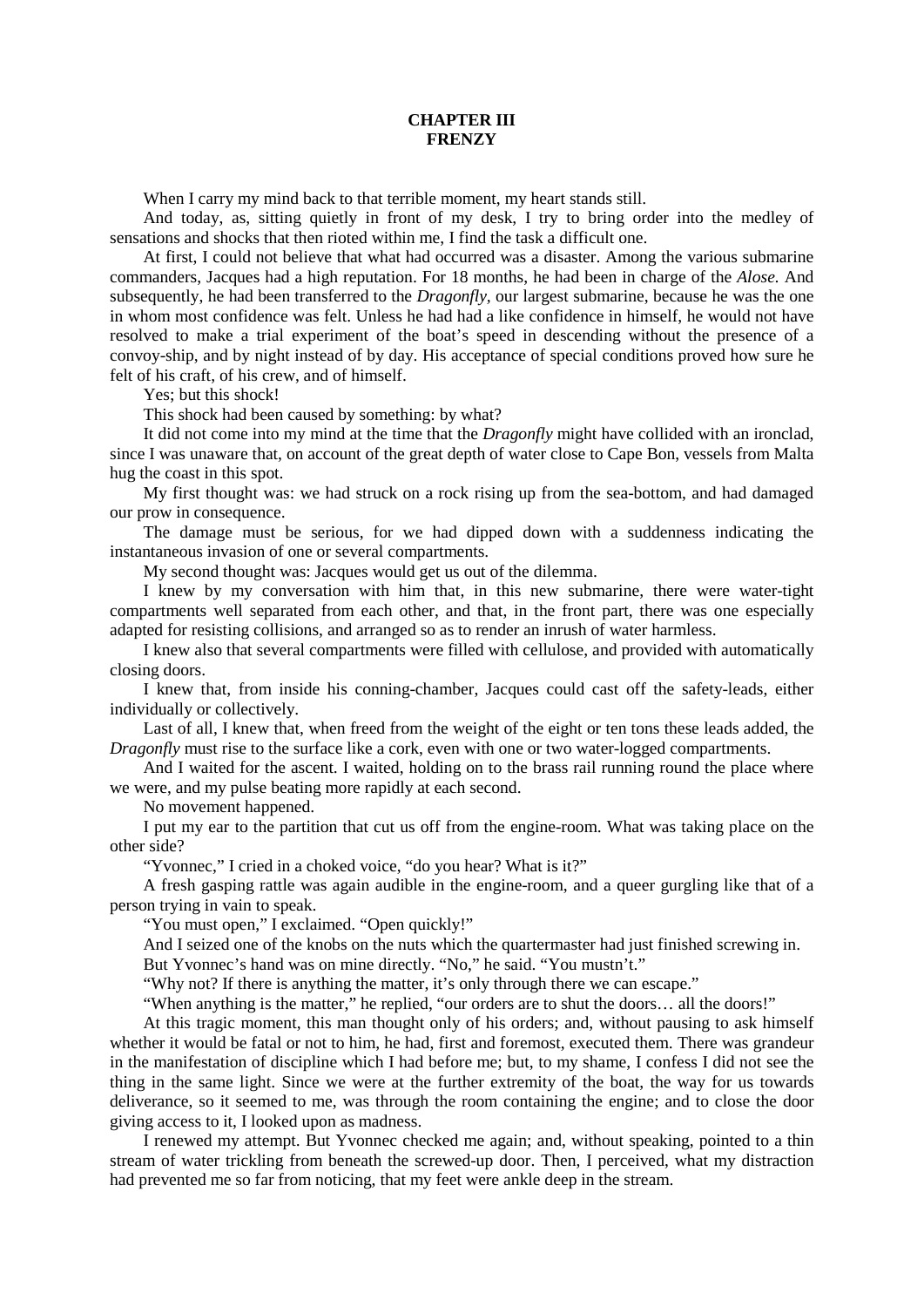The machinery was flooded, and we should have been ourselves submerged if my companion had not acted so promptly.

There was a moment of intense anguish. We looked at each other, Yvonnec and I, without daring to open our lips.

No noise now came from the other side except an occasional whining, which must be that of Phanor. I held my breath, trying to catch an echo of Jacques' voice. I said to myself that a sailor would soon come from him to reassure me.

I had forgotten the water which continued to trickle from under the door, and now filtered along the gutta-percha paddings, until at length the pool crept up to the torpedo tube. Its greater depth against the door showed that the submarine still remained in a somewhat slanting position, the back part where we were standing being less invaded than the fore part. Was our room going to be flooded too?

Once more Yvonnec set himself to twisting the nut handles, and ultimately the water ceased entering. When he had finished, he turned to me and said:

"Captain, we are at the bottom… and shall have to stay here for some time."

This sentence, so dreadful in its quiet brevity, aroused me from the torpor into which I had sunk.

*At the bottom,* like the *Farfadet,* like the *Lutin.* Was it possible?

If so, it meant death, hideous death, with physical and mental torture, lasting several days, such as I had never thought of without shuddering.

I had formerly read a full account of each of these catastrophes, which had both occurred near to Bizerte, one in the lake, the other not far from the jetty; and I had cursed the lack of foresight responsible for the absence of cranes sufficiently powerful to raise the submarine before its crew were asphyxiated. I remembered that the *Farfadet* had been brought to the surface four days after its accident, and that the imprisoned men had been heard knocking for assistance at the moment when the boat slipped back to the bottom.

If the means requisite for raising the *Farfadet* had been wanting in the Lake of Bizerte, in calm water only four or five fathoms deep, it was not likely they would be forthcoming in the Gulf of Tunis. It was not even likely we should be found.

Who had witnessed the catastrophe? No one, since it had happened at night. On the morrow, when it was perceived that the submarine did not return to Bizerte, the authorities would be anxious, would institute a search… which would be fruitless. We should not be found, because no one had caught sight of us since the moment of our going under water abreast of the antique citadel of Byrsa.

The girl who had waved her handkerchief from the villa, and to whom I had waved mine in return, was the last human creature that had seen us on the surface of the sea; and, after disappearing from her eyes, we had navigated for 25 minutes under water in a direction unknown to any one save ourselves, but which would be rather supposed to lead to Bizerte, whereas we had steered for several miles in an opposite direction, in order to have a freer field towards the east.

Consequently, however prompt such search might be, it would not be in our vicinity. We were lost.

These reflections, rapidly traversing my mind, drove me nearly mad. I called out to Yvonnec, beseeching him to get us out of this prison. I asked him to do all sorts of impossible things. Then I began to stride about the narrow place in which we were confined, incapable of mastering the wild beast's restlessness which a man always feels when pent up. Silence reigned… a silence such as I could never have imagined. It enwrapped us like a thick shroud. Since the engine—the boat's pulse had ceased to throb, all noise had died away; and no one can realize the despair and frightfulness of absolute immobility who has not experienced it at the bottom of the sea.

Exhausted at length, I stopped once more in front of Yvonnec, who was still standing against the door; and the tranquility in his look restored me somewhat to myself.

It must be the hope of escaping from our dreadful situation which caused this man of inferior social condition and limited education to exhibit such calmness of mind.

"Is all hope gone?" I asked with choking voice.

"Gad, Captain, I don't know any more than you do… We can only wait till somebody comes."

"But who will come?"

"That's more than I'm able to say."

"The commander?"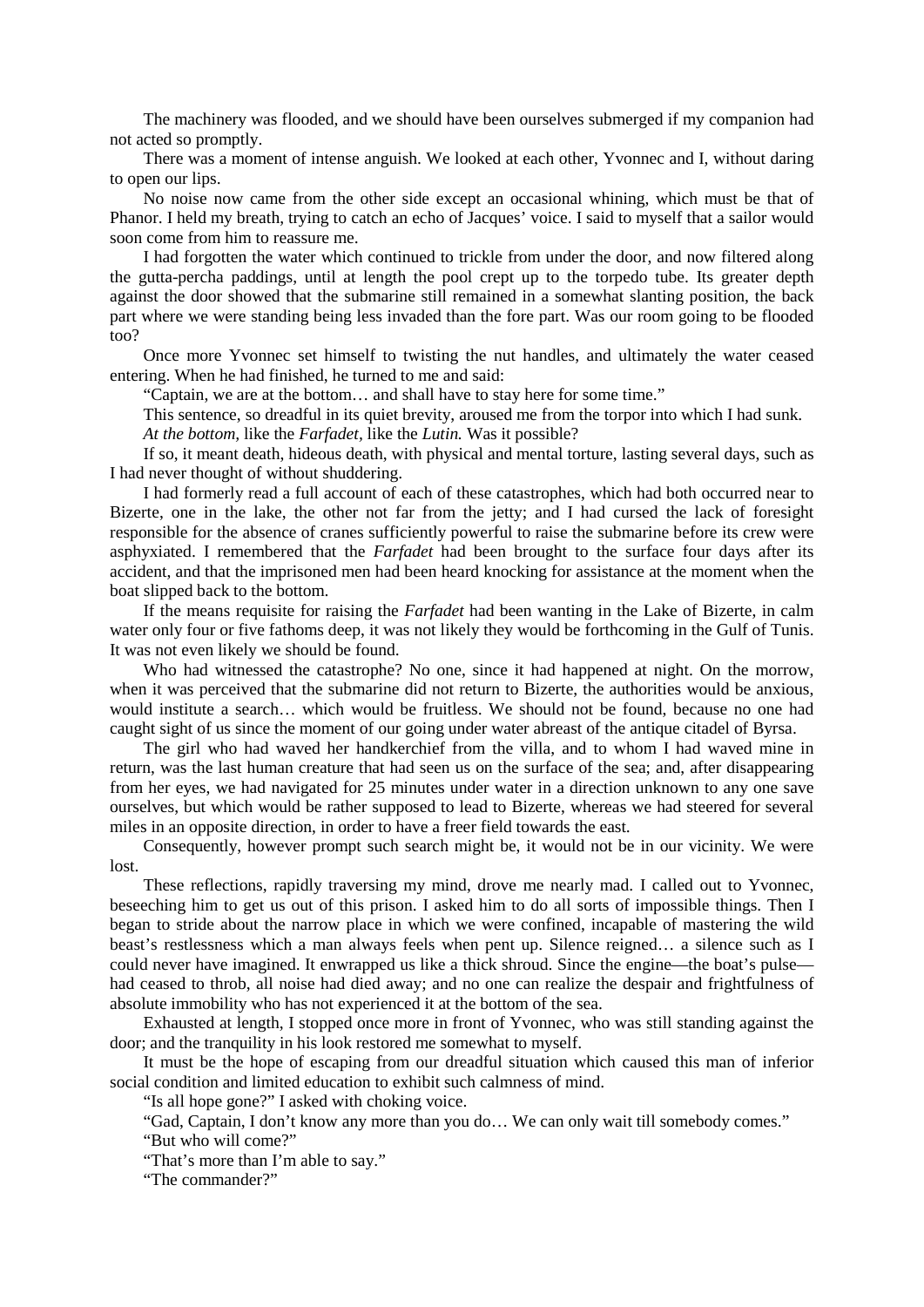"Oh! The Commander! It's not likely any but ourselves are alive now in the boat."

"You really think the other compartments are full of water?"

"Since the water is in the engine-room, it must have filled the conning-tower, the forward compartments, perhaps those of the crew and the officers' cabins… if they didn't shut them in time."

"Then are we the only ones left?"

"You see the slant, the fore part is at the bottom, that's sure, and we, who are aft, still float, because there is air here, and perhaps, too, in the compartments below the engine, because they are always shut…"

"What compartments are those?"

"The magazines and the compressed air reservoirs."

There was a fresh silence, until my anguish broke out into a sob.

"My God! my God!" I cried.

"You are right, captain," exclaimed the Breton, with a grave voice, "only the Good Lord can deliver us from this!"

My companion's tone was so impressive that it momentarily diverted my despair. His clear blue eyes gazed at me, and, with his hand on one of the nut fastenings, he seemed like a sentinel placed in front of the fateful gate.

His tranquility at such a time confounded me. I could understand that contact with permanent danger had engendered a habit of resignation, but that in such a desperate pass he should count solely on a problematic intervention appeared to me hardly human. I felt angry with him for staying there so apathetically, and especially for belittling me with his serenity.

A new fit of excitement attacking me, I began to pace backwards and forwards again. It seemed to me I should soon go mad.

Today I cannot well analyze, in the quiet of my recovered life, the tumult of sentiments that agitated me during that revolt against destiny. And what would be the use of evoking the utterances of that miserable piece of humanity I had become? I am ashamed enough to have to expose my weakness, ashamed to have found myself so cowardly, after embracing a career in which death has to be faced.

Death, yes; but not a death like that!

Death in broad daylight, as I had often dreamed of it, in a day of battle, leaving behind me the remembrance of a great warrior-effort, of a supreme assault! Yes, my mind was familiar with that. I had no fear of it.

But the agony of this burial alive! When I think of it even now, it causes me to break out into a cold sweat.

Exhausted again by my emotions, I sank into a state of complete prostration.

How long it lasted; by what hallucinations it was traversed; what noises I thought I heard, calls produced only by the bubbling of my own brain, visions of safety rising amid the chaos of my hurtling ideas—I have no clear recollection now.

When I came back to the consciousness of our situation, I looked round for Yvonnec. He was no longer beside me. By the light of the Edison lamp shining above the torpedo-tube I perceived him leaning over the fore part of the tube, with his head hidden in his hands.

I spoke to him in a low tone; but he did not answer.

Alarmed, I rose. Was he sleeping, or had he fainted? Had he felt the first effects of asphyxia? It could not be that, for I myself still breathed freely.

I went up to him and touched him.

"Yvonnec, are you asleep? Answer me," I said.

The Breton lifted his head slowly, and I saw round his clasped hands a chaplet of big boxwood beads, terminating in a small crucifix.

He was praying.

I was neither a skeptic nor a church-goer. It was long since I had prayed. During the years that had followed my Confirmation, I had listened to my mother as, kneeling at my bedside, she repeated the prayers with which she had cradled me; and, on reaching manhood, I had joined her in saying them whenever I went to see her, but with none of her sincerity, fervor, and faith.

At the moment of performing any important act, it would never have occurred to me to ask help from God, in whom, however, I believed. My mind being impregnated with fatalism after a dozen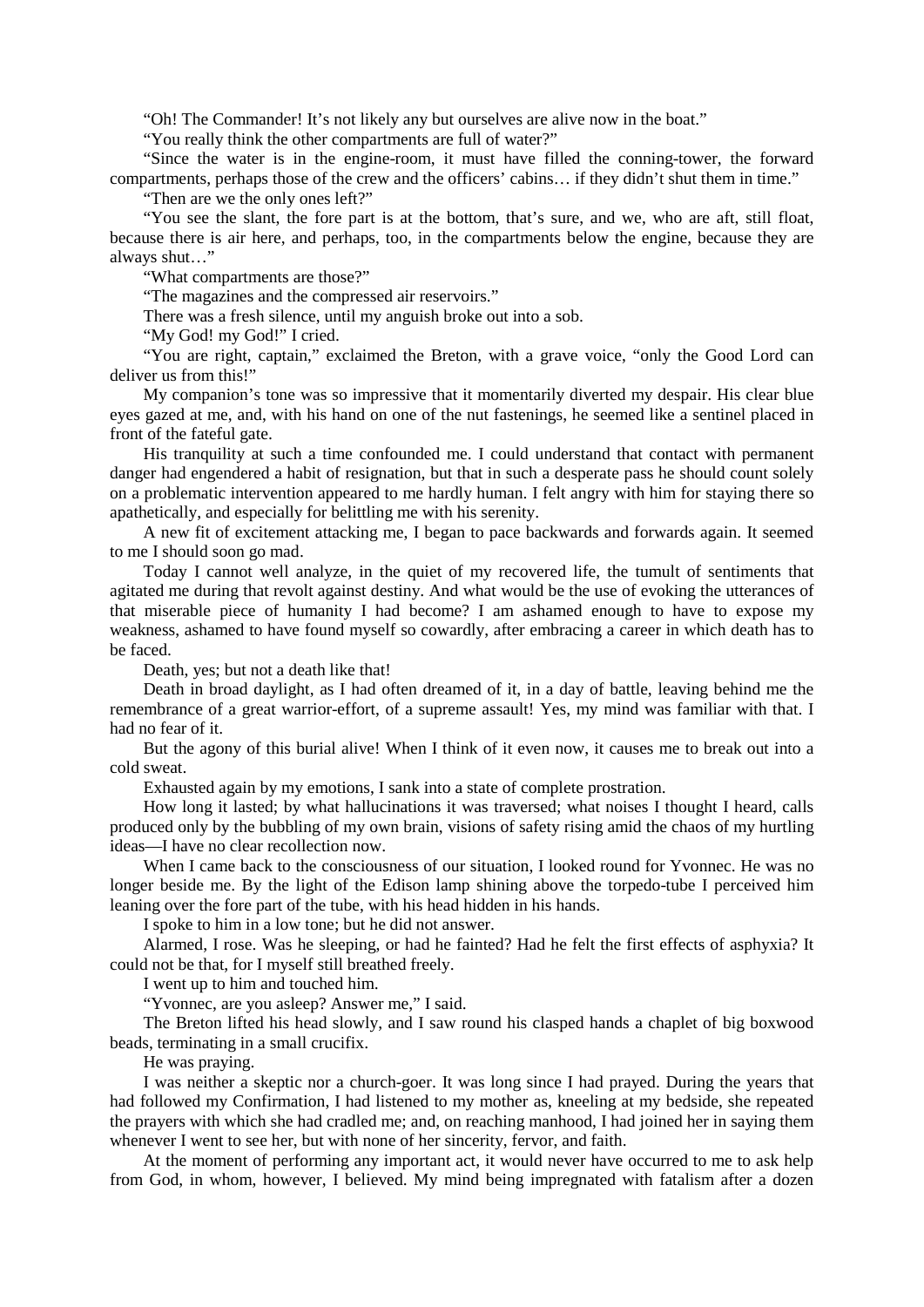years spent in Africa amongst Arabs, I had lost all conception of a Providence interfering in small human interests, and capable of succoring the atom of humanity buried in the infinity of worlds. Even at this hour of doom, I had not thought of such aid.

Yet, I believed in another life, with its rewards and punishments. I had a settled conviction that the souls of men after quitting the body would receive what was their due; it was strange, therefore, that, on seeing Yvonnec kneeling and praying, I did not imitate him, though a voice within me said: "That man is stronger than you."

"Come, Yvonnec, we must do something; we can't stay here doing nothing," I said.

"At your service, captain; but I have been doing the first thing that was to be done. I have prayed to our Saint Anne of Auray."

"You've done right, since you believe she can help to get us out of this. But now we must act…and act quickly, because, if the light should fail…"

I did not finish my sentence; the consequences it suggested were the most terrible of all… our being in an obscurity rendering all action impossible, an obscurity peopled only with nightmare phantoms! Something must be attempted, at any rate, before such a thing could happen. Yvonnec kissed the cross on his chaplet, put it in his pocket and replied:

"I am at your orders, captain ! "

This simple sentence, with its recognition of my rank, strengthened my will. In our desperate position, which might have been supposed to destroy social distinctions in favor of the animal instinct of self-preservation, this sailor attributed superiority to me, and showed that he relied on me.

In order to justify his confidence in the officer, I summoned up all my energy. Twenty years passed in the army had given me a fund of coolness. It was time I proved to this sailor, who was 15 years my junior, that I was able to master my weakness.

Getting up, I glanced round the compartment. In the corner near the door, my friend Jaubert's oxylith apparatus was working silently, and automatically diffusing throughout the narrow space in which we were confined the gas we needed to breathe; at the same time, it absorbed the carbonic acid our lungs exhaled into the air.

Its two big cylinders went up to the ceiling. I knew they had been charged at our departure, and could therefore supply us with oxygen for a week; so it was not asphyxia that was our immediate danger.

A week! The apparatus might even last longer; for it was intended also to feed the engine; and the big copper tube communicating with the engine-room passed through the steel partition an inch or two above the door.

Since the machinery was swamped, all the excess oxygen would be utilizable for ourselves. There was no reason to fear that our gas-producing apparatus might be invaded by the water, since the inside pressure of cylinders and tubes sufficed to keep it out.

I was making these reflections to myself when Yvonnec, stroking the torpedo that hung from the ceiling, said:

"If only we could get out like the torpedo, captain!"

I turned round, and for a few instants I stared at the monster, hypnotized by its glittering form. The thought just expressed by the Breton had passed through my own mind before the accident, and I had mentioned it to d'Elbée; and indeed the torpedoes used on board the *Dragonfly* were of a diameter equal about to the body of an ordinary-sized man.

Since the launching-tube communicated with the sea, one might take one's place in it, like a torpedo, and be shot out. Then, once out…

"Yvonnec," I cried, "quick, open the shutter."

My companion at once seized the knob, somewhat similar to that of an old cannon of 80, turned it a sixth part round, and the shutter opened, allowing us to see inside.

I stooped down and put my arm in. If a torpedo had already been introduced in readiness, the plan was not feasible. But no, the tube was empty.

"Now, Yvonnec," I said, "can't we escape through there?"

"At first, it seemed to me we could, captain; but after a bit of reflection, I fancy it's impossible." "Why?"

"Because we are not torpedoes."

"You told me they were driven out by powder."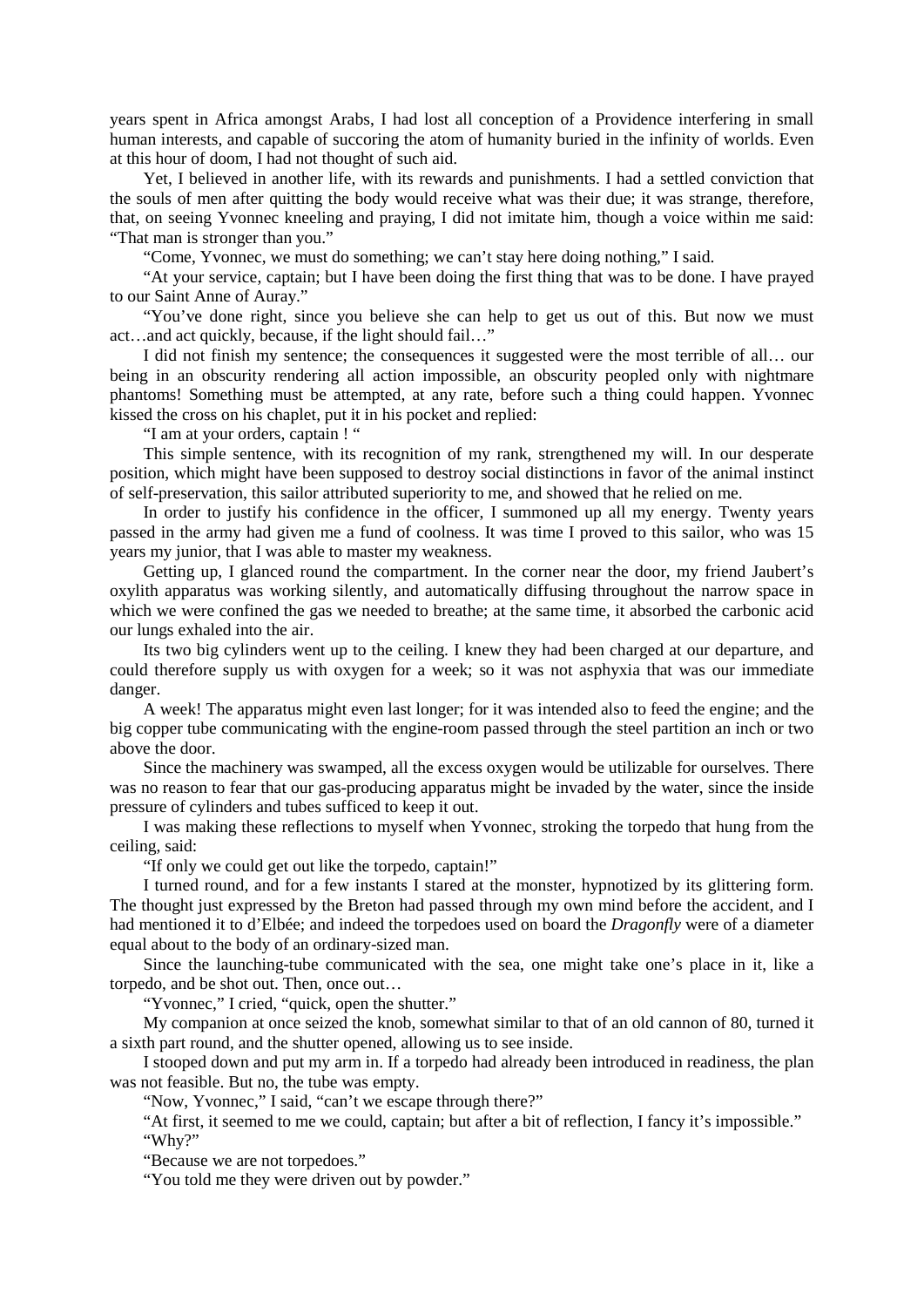"Yes, in that tube; in the other, compressed air is used."

This was unfortunate, for compressed air was preferable to powder with a man in front. However, the powder could not be really dangerous, having only just the expanding and driving force to project the torpedo out into the water, where its own screws came into action as propellers.

"Try if you can get in, Yvonnec."

"It's not necessary, captain; I did try some time ago with one of my comrades, just for fun. There isn't much elbow room, but one can get in."

"Do you think I could?"

"Surely. You're no bigger than me."

The hope of employing the tube as a means of escape began to shape itself. I weighed the objections; but they presented no insurmountable difficulties, although, the evening before, I should have said they did. Feverishly I questioned my companion.

"How is the tube closed at the other end?"

"By a thick cap garnished with leather rubbers."

"And how is the cap held tight?"

"By the water."

The question even was useless; for evidently the pressure of water on the outside held it the tighter in proportion as the depth increased.

The next question was more doubtful.

"At what depth are we?"

A column of water measuring ten meters corresponds to a pressure equal to that of the air at the Earth's surface, and is balanced in the barometer by a column of mercury of 30 inches. If, therefore, we were 20 or 30 fathoms under the surface, we had a pressure above us of between 60 and 80 pounds per square inch, and the same pressure, of course, on the cap of the tube. It was enormous.

I tried to collect my ideas and to remember. A little before the accident, I had seen the boat's hydrographic chart. It was dotted all over with quotations of depth. Even in the Gulf of Tunis they varied from five to 15 and 20 fathoms. And a trifle further northwards, it seemed to me I had noticed figures showing depths of between 30 and 40. If the accident had occurred in these parts, we could not possibly get out. Nor could any human aid reach us at such a depth.

No professional divers would risk themselves at this depth. At between 15 and 20 fathoms it would appear that they are attacked by giddiness, which forces them to return to the surface at once. I had read somewhere, at the time of the disaster to the *Lutin,* which lay 17-1/2 fathoms deep, that a trained diver could never go deeper than 25 fathoms.

Where were we?

The sweat broke out on my forehead as I asked this question aloud.

When the commander of the *Dragonfly* gave up his project of descending to 20 fathoms, his last words to the second lieutenant were an order to steer towards Ras-al-Fortas.

This was the cape opposite Cape Carthage, on the other side of the gulf. Since the eastern side of the gulf was rocky and ran sheer down into the sea, there must be considerable depths there, for I recalled the dotted curves indicating the submarine differences of depth for each ten meters of distance; and, if I was not mistaken, the first three of these curves passed close to the shore, very near together.

If, therefore, our boat had reached anywhere near that shore, we must be in a depth of 16 fathoms. But if, on the other hand, we had already veered in the direction of Plane Island, towards Bizerte, we might have sunk in a depth of 35 or 40 fathoms. And then we had no hope.

I cannot say that I argued the matter out exactly in this orderly manner at the moment. My brain was too confused. Amidst the rush of thoughts, my one fixed idea was to get out through the tube, if possible.

Still, I was forced to reckon with the shock that would be felt from the explosion of the powder; with the mephitic gases created by the explosion; with the distance to be covered in reaching the surface. To lessen the force with which my head would be driven against the cap of the outlet, I would protect my head with a pad made of my clothes; and, since it would be the pressure of the powdergenerated gases which would open the cap, not the impact of my head, I should stand a decent chance of getting through without a fractured skull.